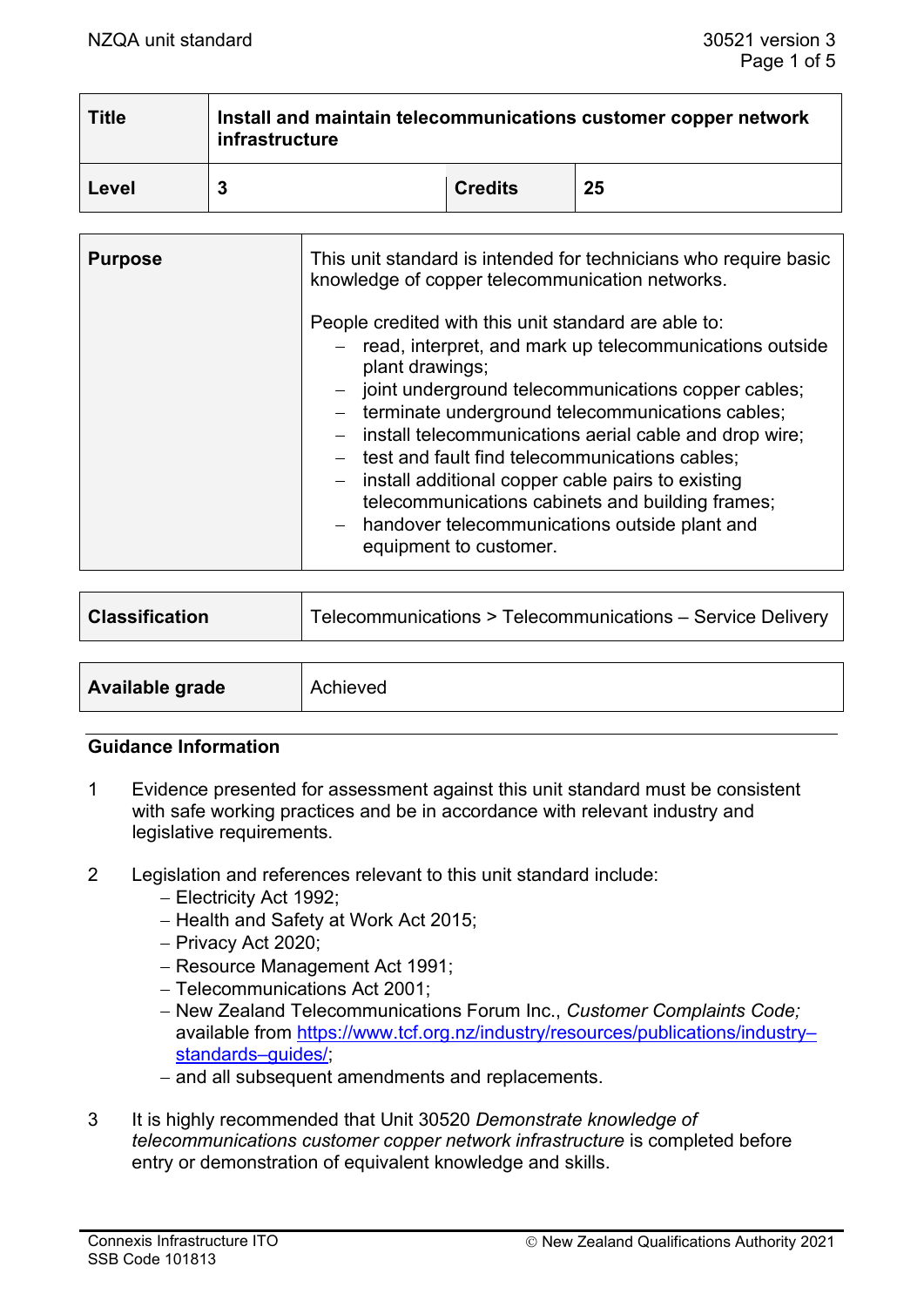#### 4 Definitions

*Basic knowledge* refers to fundamental operational and theoretical knowledge of the subject matter to interpret available information.

*Industry requirements* refer to relevant policies, processes, methodologies, industry codes of practice, site specific health and safety plans, standard operating procedures, quality plans, work plans, traffic management plans, contract work programmes, job safety analysis, safe work method statements, job instructions, manufacturer's requirements, contract specifications, manuals, and procedural documents.

*Outside plant* refers to that portion of the telecommunications network which generally extends from exchange switch to the point of entry at customers' premises. *Outside plant drawings* refer to underground network plans, copper cable distribution plans, plans generated by an Automated Mapping and Facilities Management Systems AM/FM system.

*RLG* refers to a system of reticulating underground cable pairs to customer premises. *Specifications* refer to detailed job specifications, drawings, instructions, manufacturer's specifications and instructions or any employer or company

specifications.

*Telecommunications outside plant and equipment* refers to the fundamental components which make up telecommunications customer access networks and excludes the more complex equipment and complete or end-to-end systems.

# **Outcomes and performance criteria**

## **Outcome 1**

Read, interpret, and mark up telecommunications outside plant drawings.

#### **Performance criteria**

- 1.1 Drawings are interpreted in terms of the plant items, network entities, and plant locations they represent.
	- Range plant items and network entities may include but are not limited to – cable distribution, interconnections, jointing details, cable types and sizes, details of jointing chambers, cabinets, closures, loading details, system of reticulating underground cabling, poles, main distribution frame (MDF); evidence of ten drawing interpretations is required.
- 1.2 Drawings are marked up to reflect changes and existing and proposed items are identified.

#### **Outcome 2**

Joint underground telecommunications copper cables.

Range large plastic sheathed cable, plastic insulation, paper insulation; a minimum of 50 pairs is required.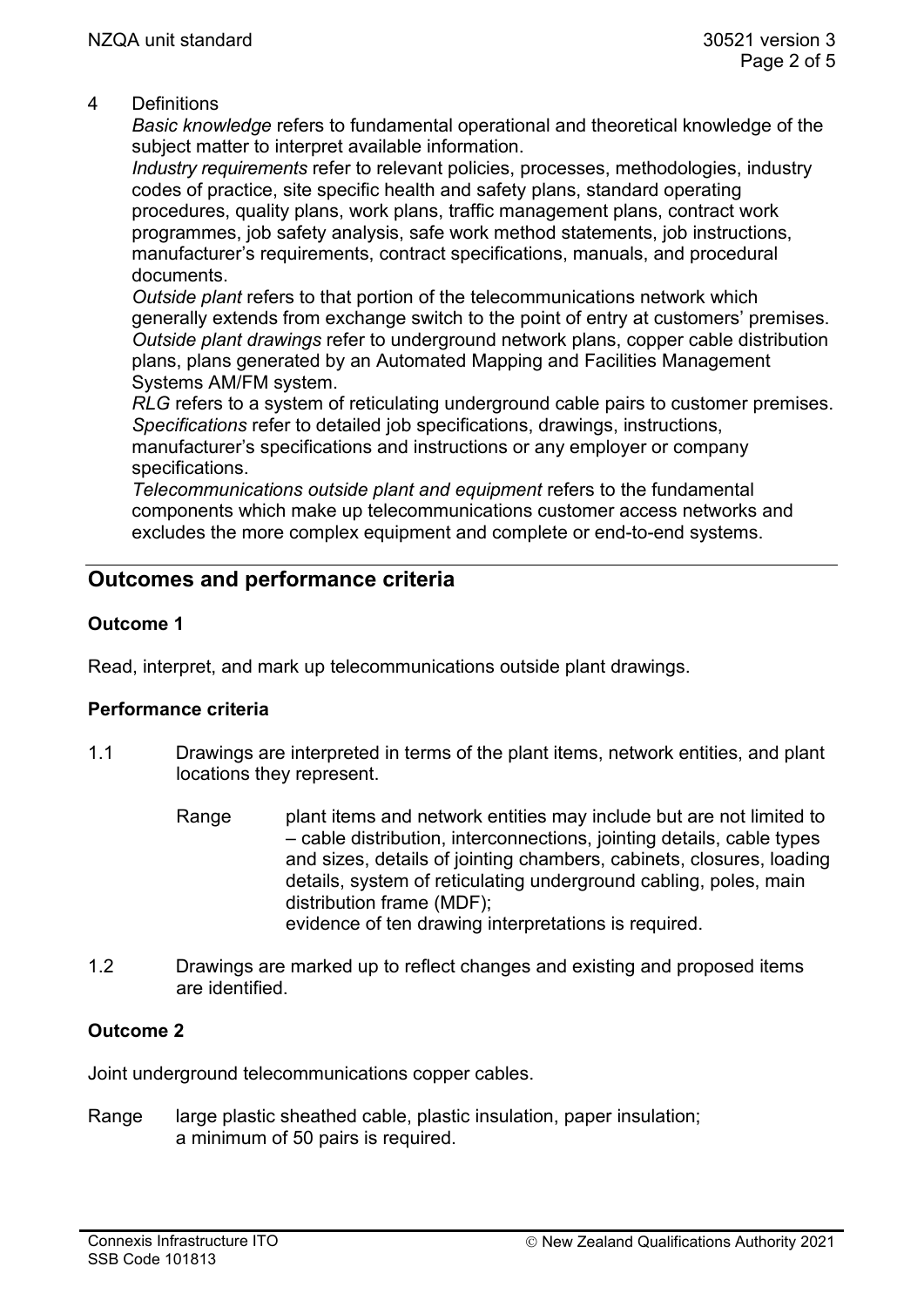#### **Performance criteria**

- 2.1 Jointing materials and tools are drawn from stock or purchased in accordance with job specifications and instructions and assembled on site.
- 2.2 Site is prepared for jointing in accordance with job requirements.
- 2.3 Cables are stripped and prepared for jointing.
- 2.4 Conductors are identified and jointed in accordance with specifications.

Range manual jointing, modular jointing with one type jointing tool.

- 2.5 Pair groups are wrapped, and screen continuity and earth bonding established in accordance with specifications.
- 2.6 Plastic cable joint is closed, sealed, and, where appropriate, pressurised, in accordance with specifications.
- 2.7 Site is left safe and secure, and reinstated to customer's expectations.

#### **Outcome 3**

Terminate underground telecommunications cables.

Range terminations at – cabinets, terminal boxes, RLG, building frames, MDF.

#### **Performance criteria**

- 3.1 Site is prepared in accordance with job requirements.
- 3.2 Materials are purchased or obtained from stock and assembled on site.
- 3.3 Cables are stripped and prepared for termination in accordance with specifications.
- 3.4 Conductors are identified and terminated in accordance with specifications.
- 3.5 Cable entries and cable ends are sealed, pairs insulated, and, where appropriate, gas pressure connections are made, in accordance with specifications.
- 3.6 End-to-end testing confirms continuity and insulation resistance in accordance with specifications. Test results are required and expected for before and after completions.
- 3.7 Site is left safe and secure, and reinstated to customer's expectations.

#### **Outcome 4**

Install telecommunications aerial cable and drop wire.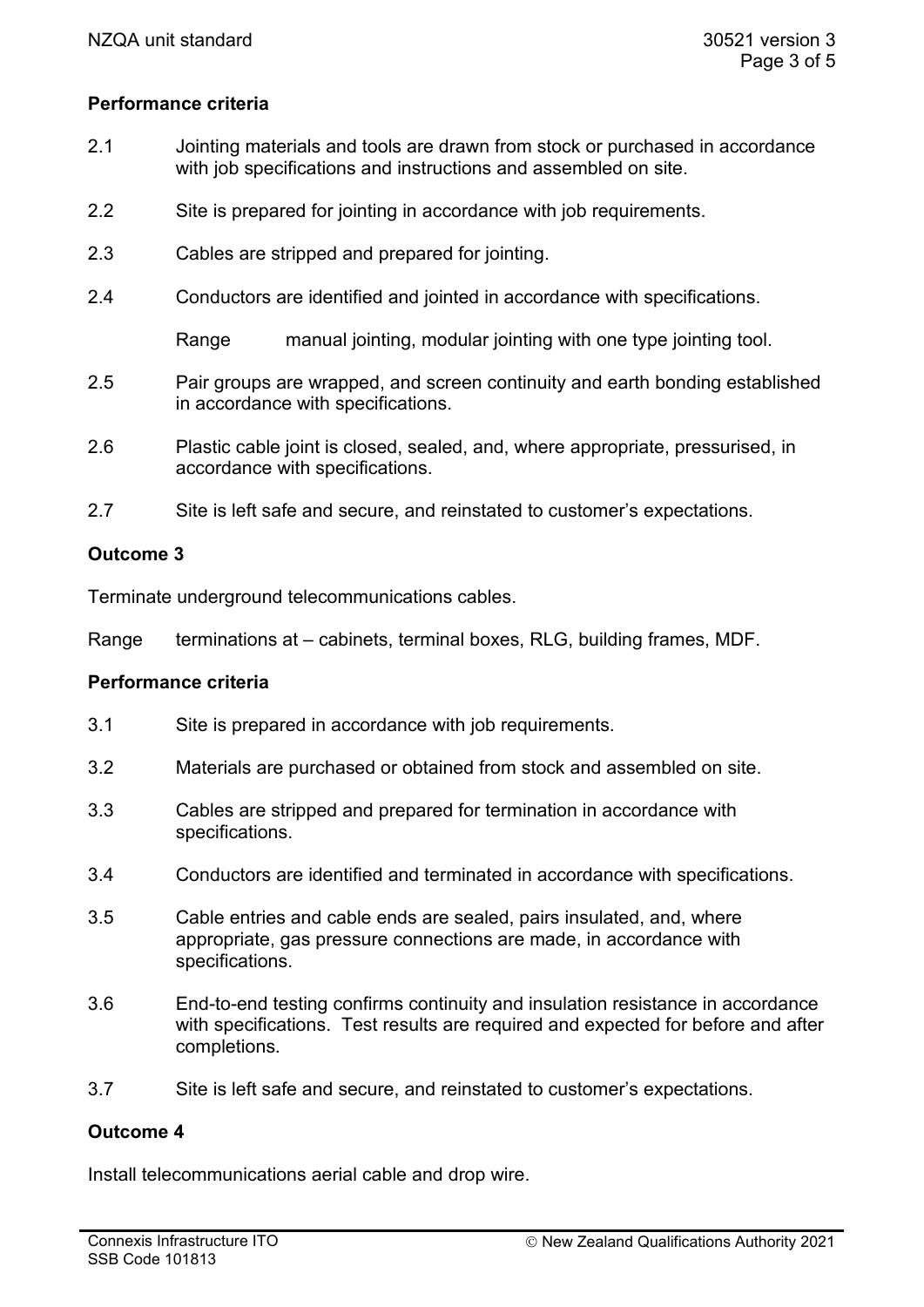#### **Performance criteria**

- 4.1 Permissions and/or permits for site access, and where appropriate, for joint use of poles are confirmed.
- 4.2 Materials are purchased or obtained from stock and assembled on site in accordance with company practice.
- 4.3 Pole mounted hardware is installed in accordance with specifications.
- 4.4 Aerial cable is installed in accordance with specifications.
- 4.5 Drop wires to customer premises are installed in accordance with specifications.

## **Outcome 5**

Test and fault find telecommunications cables.

Range testing of cables, other than acceptance testing, and fault-finding is demonstrated during the installation process or subsequently on cables in service.

#### **Performance criteria**

- 5.1 Testing establishes identity, and measures loop resistance and insulation resistance of cable pairs.
- 5.2 Acceptance tests for a cable installation are completed in accordance with specifications.
- 5.3 Testing establishes the location of short circuit, and open-circuit faults, using direct current instruments.
- 5.4 Short and open circuit faults are identified and located by logical interpretation of test results, and rectified.

#### **Outcome 6**

Install additional copper cable pairs to existing telecommunications cabinets and building frames.

#### **Performance criteria**

- 6.1 Inspection confirms that site preparation was completed according to specifications.
- 6.2 Materials are purchased or obtained from stock and assembled on site.
- 6.3 Hardware and protective devices are fitted in accordance with specifications.
- 6.4 Termination of copper cable pairs is completed in accordance with specifications.